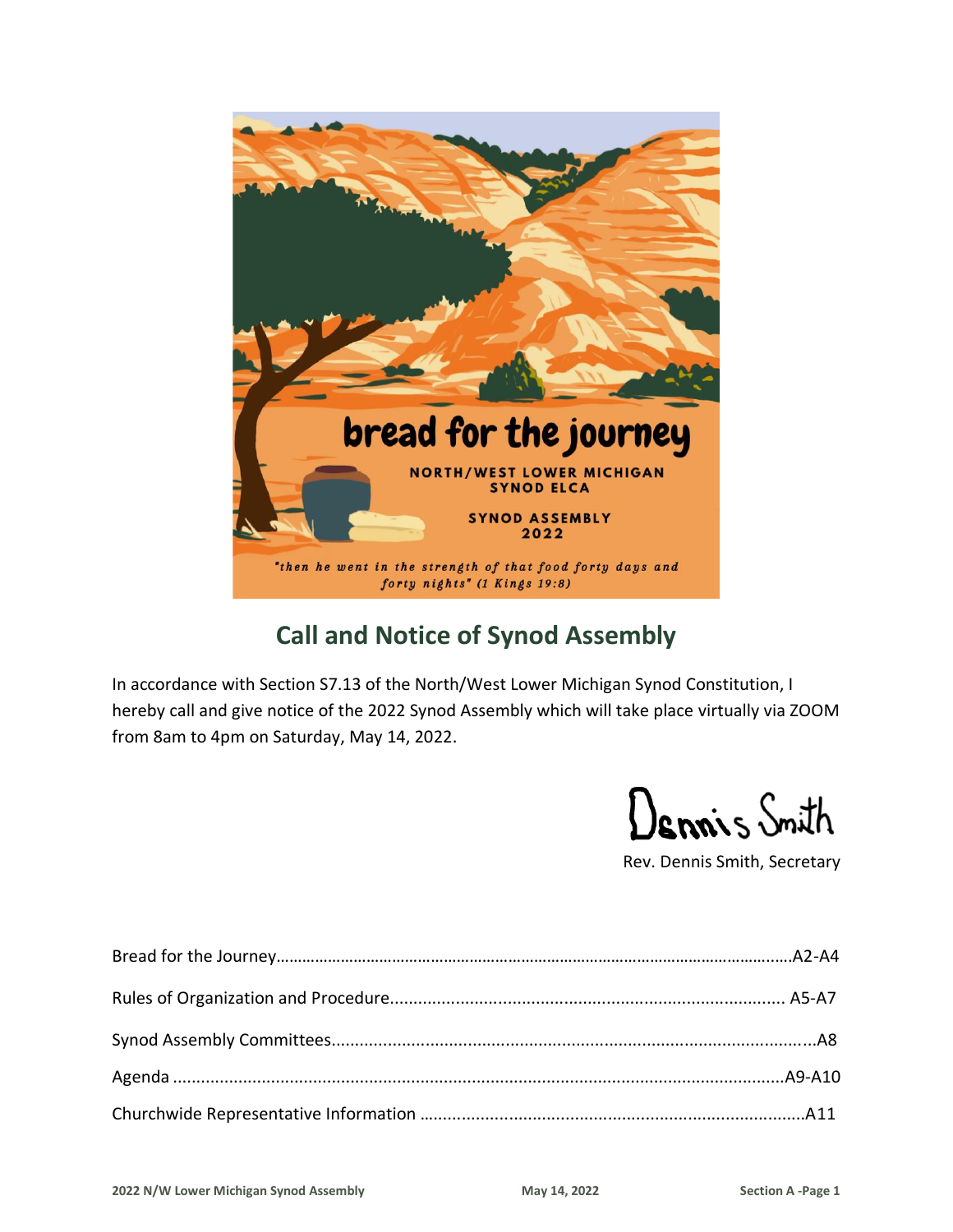## **"Bread for the Journey"**

*The Rev. Craig Alan Satterlee, Ph.D., Bishop*

All relevant information about our Synod Assembly, can be found on the Assembly page of the Synod website. Please review the documents provided there prior to Synod Assembly: [https://mittensynod.org/events/assembly.](https://mittensynod.org/events/assembly)

#### **Assembly Theme**

1 Kings 19:8 provides the theme of our no longer than six-hour virtual assembly. Most church leaders felt like Elijah the prophet sometime in these past two years. Elijah did as God commanded and defeated the prophets of Baal. But rather than repentance, King Ahab and Queen Jezebel sent a message to Elijah threatening to kill him by this time tomorrow. And Elijah found himself fleeing for his life. Similarly, many church leaders resisted the prophets of division, politicization, and immediate gratification to keep God's people safe from COVID-19 and have found themselves fleeing for their spiritual, professional, and relational, if not their physical, lives. Many congregations feel their future, if not their very existence, threatened and are anxious to know where to flee for refuge and security.

"[Elijah] himself went a day's journey into the wilderness, and came and sat down under a solitary broom tree. He asked that he might die: 'It is enough; now, O Lord, take away my life, for I am no better than my ancestors.' Then he lay down under the broom tree and fell asleep. Suddenly an angel touched him and said to him, 'Get up and eat.' He looked, and there at his head was a cake baked on hot stones, and a jar of water. He ate and drank, and lay down again. The angel of the Lord came a second time, touched him, and said, 'Get up and eat, otherwise the journey will be too much for you.' He got up, and ate and drank; then he went in the strength of that food forty days and forty nights to Horeb the mount of God" (1 Kings 19:4- 8).

Patristic scholars and sacramental theologians see baptism and Eucharist in the bread and water the angel serves Elijah. Our experience of the pandemic leads many to regard the bread as God's word. In the wilderness of temptation, Jesus responded to Satan, "It is written, 'One does not live by bread alone, but by every word that comes from the mouth of God'" (Matthew 4:4). Sitting under our solitary broom tree, we long for something more. In John's Gospel, Jesus calls himself the bread of life and says that he will give living water (6:25–59; 7:37–39). So let the bread and water that the angel served Elijah be nothing other than Jesus himself for us.

As planners of this Assembly prayed asking Jesus to be among us so tangibly that we go from the Assembly "in the strength of that food forty days and forty nights to Horeb the mount of God," we came to understand our strength comes from renewed perspective. Elijah complained to God, "The Israelites have forsaken your covenant, thrown down your altars, and killed your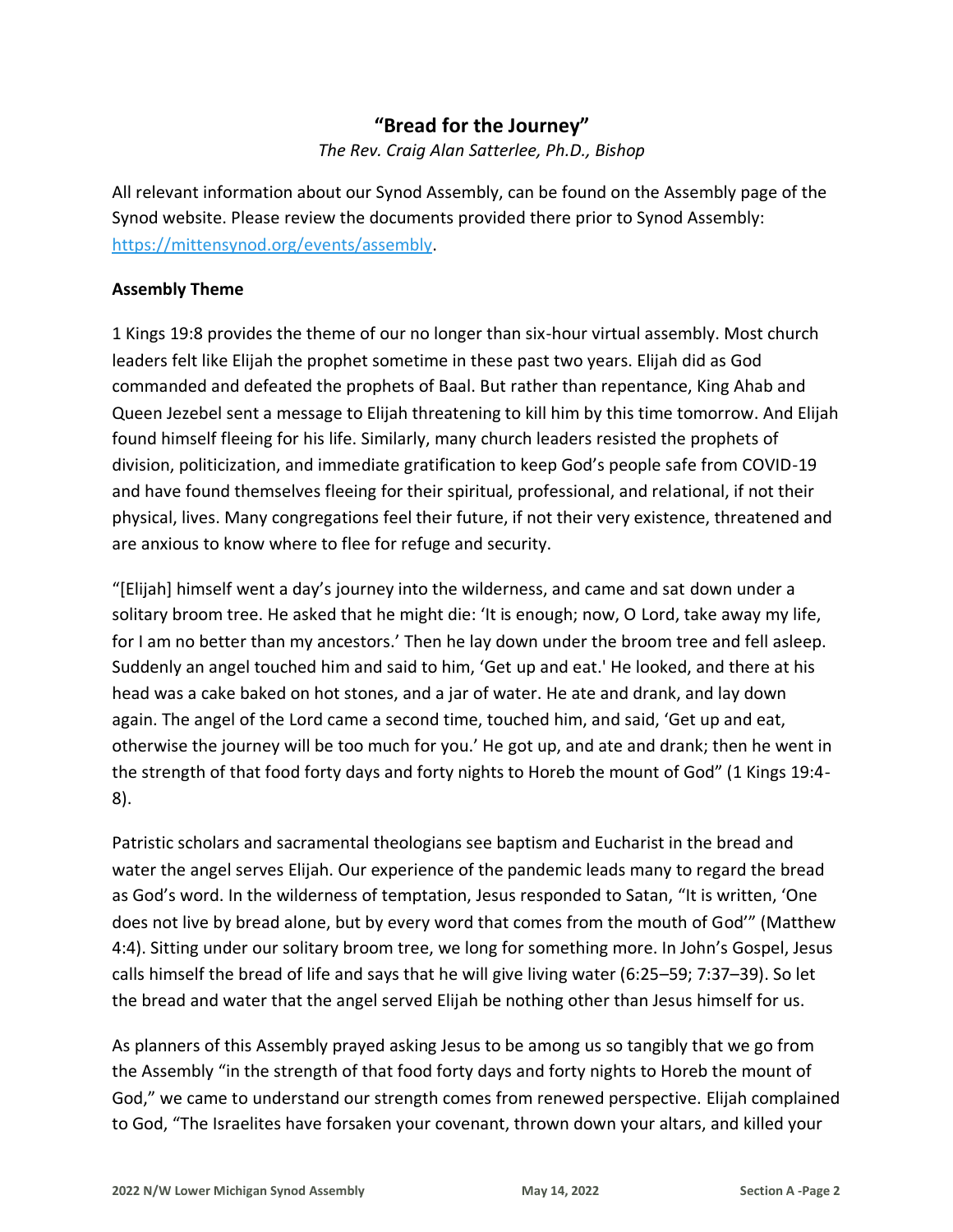prophets with the sword. I alone am left, and they are seeking my life, to take it away." Then the Lord said to him, "Go, return on your way… I will leave seven thousand in Israel, all the knees that have not bowed to Baal, and every mouth that has not kissed him" (19:14-18). Elijah thought he was alone, the last one faithful to God, and God knew of 7000 more and told Elijah to finish his work.

Like Elijah, we have become understandably focused on the struggles, difficulties, worries, and defeats that each day brings. Like Elijah, we are unquestionably overwhelmed by pandemic, division, decline, death, and now war. Like Elijah, we are exhausted from reinventing on a daily basis and from knowing that, no matter what or how much we do, it will not be right or enough and someone will be unhappy. And this is church? Like Elijah, we need a change of perspective. This is the bread that will strengthen us for the journey.

So, we will do the business of the assembly. As time permits, we will receive angels to serve up Jesus so that, in his strength and renewed perspective, we might continue our journey to the mountain of God. I am so pleased that my friend, Bishop Daniel G. Beaudoin of the Northwestern Ohio Synod will begin our assembly with a homily and prayer. I am delighted to welcome Pastor Roger Willer as our Churchwide representative. I am most excited that ministries of our Synod are preparing videos so that we can experience what God has been doing among us when perhaps our attention was focused elsewhere.

#### **Pre-Assembly Announcements**

To better streamline Synod Assembly, we are including some announcements that I normally give orally here.

- **Registration:** As was the case last year, all voting members were required to register in advance of Synod Assembly. Voting members who were not registered by the registration deadline of April 20 are not able to attend or participate in the Synod Assembly meeting via Zoom. All registration information is available on the Assembly page of the Synod website: <https://www.mittensynod.org/events/assembly/>
- **Registration Fee:** The registration fee is set to cover the costs of the assembly, including production assistance and voting software.
- **Assembly Business:** The business of this year's assembly includes electing members to the Consultation Committee and Synod Council, considering resolutions and memorials to the 2022 Churchwide Assembly, and voting on the 2023 Compensation Guidelines and 2023–24 Budget.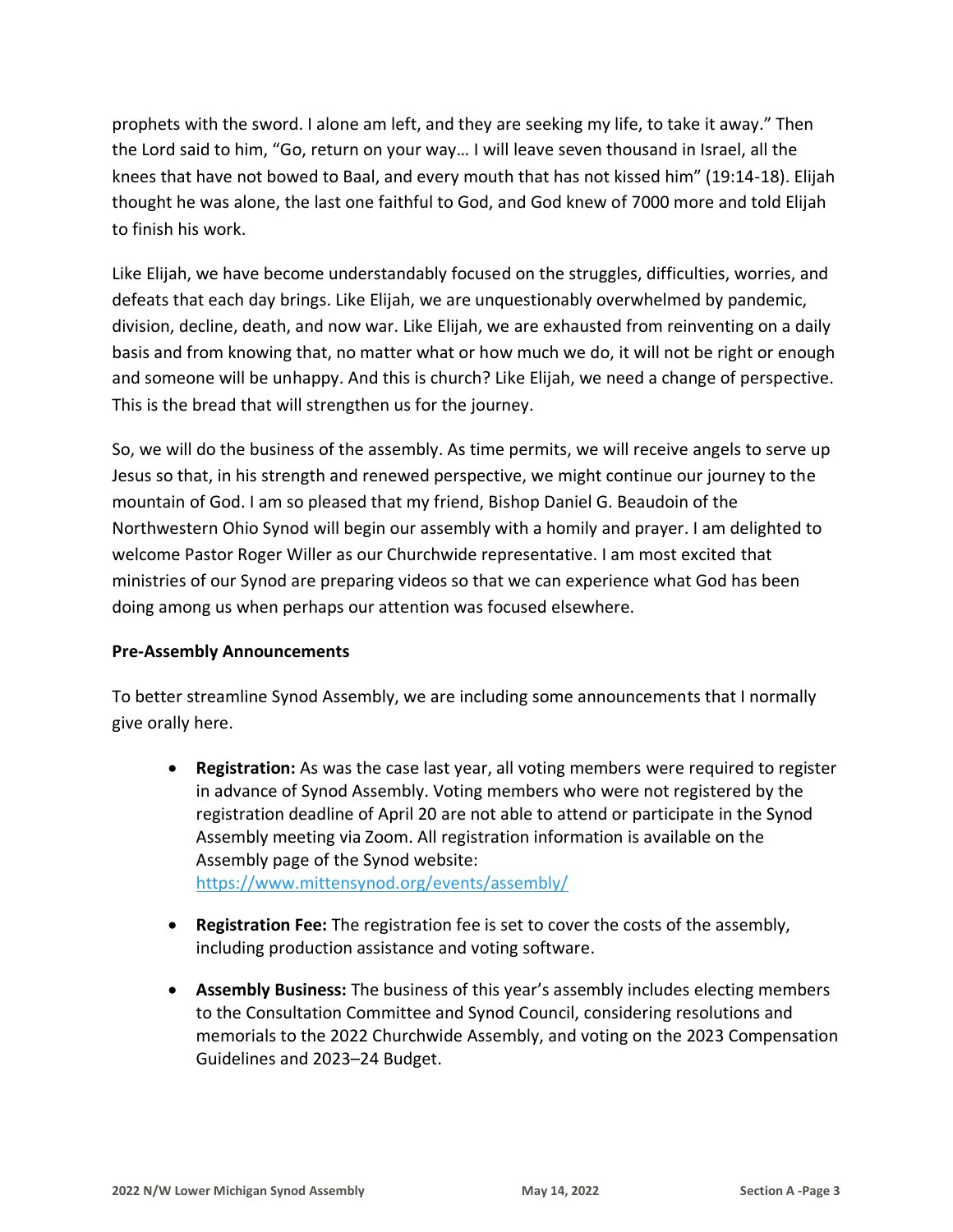- **Synod Offering:** In lieu of the traditional Synod Assembly offering, congregations may make a contribution to the Synod Disaster Relief Fund or any of the other funds highlighted on the Synod's website: <https://mittensynod.org/donate>
- **Voting Members**: Voting members of the Synod Assembly are elected by their congregations. In order to receive their voting credentials, voting members must participate in a one-hour Technology Orientation. The Technology Orientations are May 10-12 and voting members were able to sign up for these sessions when they registered for Synod Assembly. On the day of Synod Assembly (May 14), voting members must be checked-in on Zoom between 8:00am to 9:00am to be eligible to participate. Voting members who do not check-in and enter the Zoom call before 9:00am will not be able to participate in the meeting. We invite these voting members to watch the livestream on the Synod's YouTube channel: <https://www.youtube.com/c/NorthWestLowerMichiganSynod>
- **Technology:** Each voting member will need their own email address and voting device (smartphone or tablet). They will also need access to a computer to participate in the Zoom meeting. It is recommended that voting members use a computer to host the Zoom meeting and use a smartphone or tablet as their voting device.
- **Speaking During Synod Assembly:** During Synod Assembly, we ask that all voting members keep themselves on mute unless they have been recognized to speak. We will be using Zoom's chat feature to communicate motions, seconds, speakers from the floor, and questions pertaining to the business of the meeting. Our Zoom moderators will be monitoring the chat to address these concerns. To make it easier for them, we ask that you only use the Zoom chat for "official business" and not for personal or unrelated communication.
- **Voting During Synod Assembly:** During Synod Assembly, voting will take place using Vevox voting software. Each voting member will need to enter their Voter ID and a Session ID in order to access the ballot and vote. Voter IDs will be provided to voting members prior to Synod Assembly. Session IDs will be provided to voting members during Synod Assembly. If the Voter ID is not entered correctly, if the Voter ID appears multiple times, or if the Voter ID does not match a person registered and checked in on the Synod Assembly Zoom meeting, the vote will be marked as invalid and will not be counted.
- **Additional Nominations:** All nominations and completed bio forms were to be submitted by March 31. On the day of Synod Assembly (May 14), any additional nominations for positions within the General Election must be submitted to Ann Stavros [\(annstavros@mittensynod.org\)](mailto:annstavros@mittensynod.org) by 11:00am. To make a nomination, you must have the permission of the nominee and be prepared to provide an electronic background using the blank form in Section F of the Assembly Book.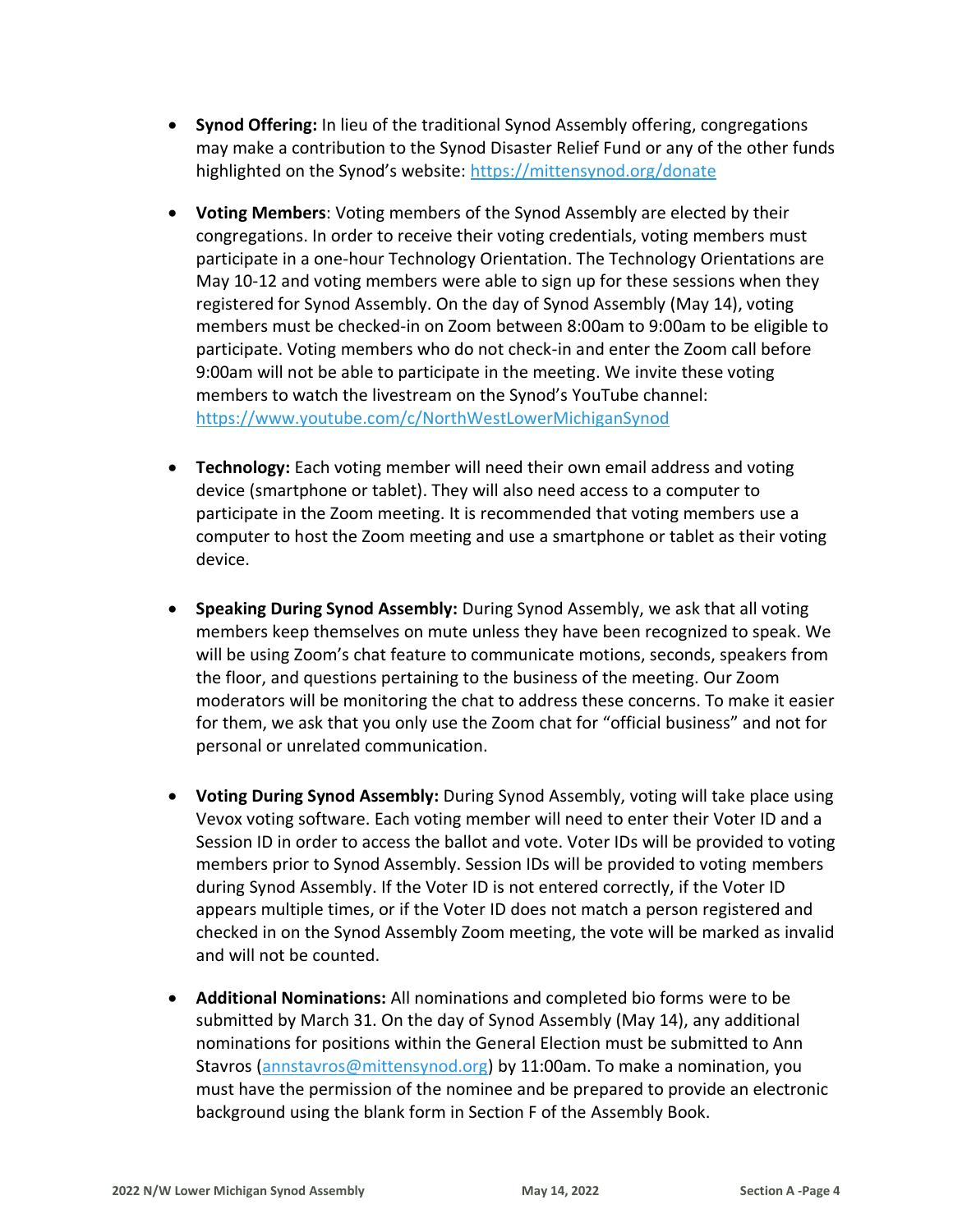## **Rules of Organization and Procedure**

2022 North/West Lower Michigan Synod Assembly

The Synod Council recommends adoption of the following Rules of Organization and Procedure for the 2022 North/West Lower Michigan Synod Assembly:

#### **General Elections / Voting**

- A. The 2022 Synod Assembly will take place using Zoom technology. Participants will access the meeting via a link which will be provided prior to the start of the meeting using their personal smartphone, tablet, or computer.
- B. All elections will be by ballot vote as per S9.08.

[**Synod Constitution Reference – S9.08.**: "In all elections, except for the bishop, the names of the persons receiving the highest number of legal votes, but not elected by a majority of the legal votes cast on a preceding ballot, shall be entered on the next ballot to the number of two for each vacancy unfilled. On any ballot, when only two names appear, a majority of the legal votes cast shall be necessary for election."]

- C. All voting shall be by electronic ballot using Vevox technology (once credentials are established). Voting members will access their ballots via a URL address which will be provided prior to the meeting for use on a personal smartphone, tablet, or computer. It is recommended that the device used for voting is different than the device used to access the Zoom meeting.
- D. Technology orientation sessions, including specifics on Zoom use and Vevox voting procedures, will take place by Zoom prior to the assembly to allow time for voting members to learn about how to attend, participate in, and vote during the Synod Assembly. As communicated within the registration process, each voting member is required to attend this technology orientation as part of the voting registration process.

#### **Debate**

E. Debate is limited to two minutes per speaker. All speakers shall identify themselves by name and congregation/ministry/retired, etc.

#### **Additional Voice & Voting Privileges**

F. Permission is granted for rostered pastors of full communion partner churches, serving ELCA ministries under contract in this Synod, full voice and vote in all Synod Assembly proceedings as per S7.27.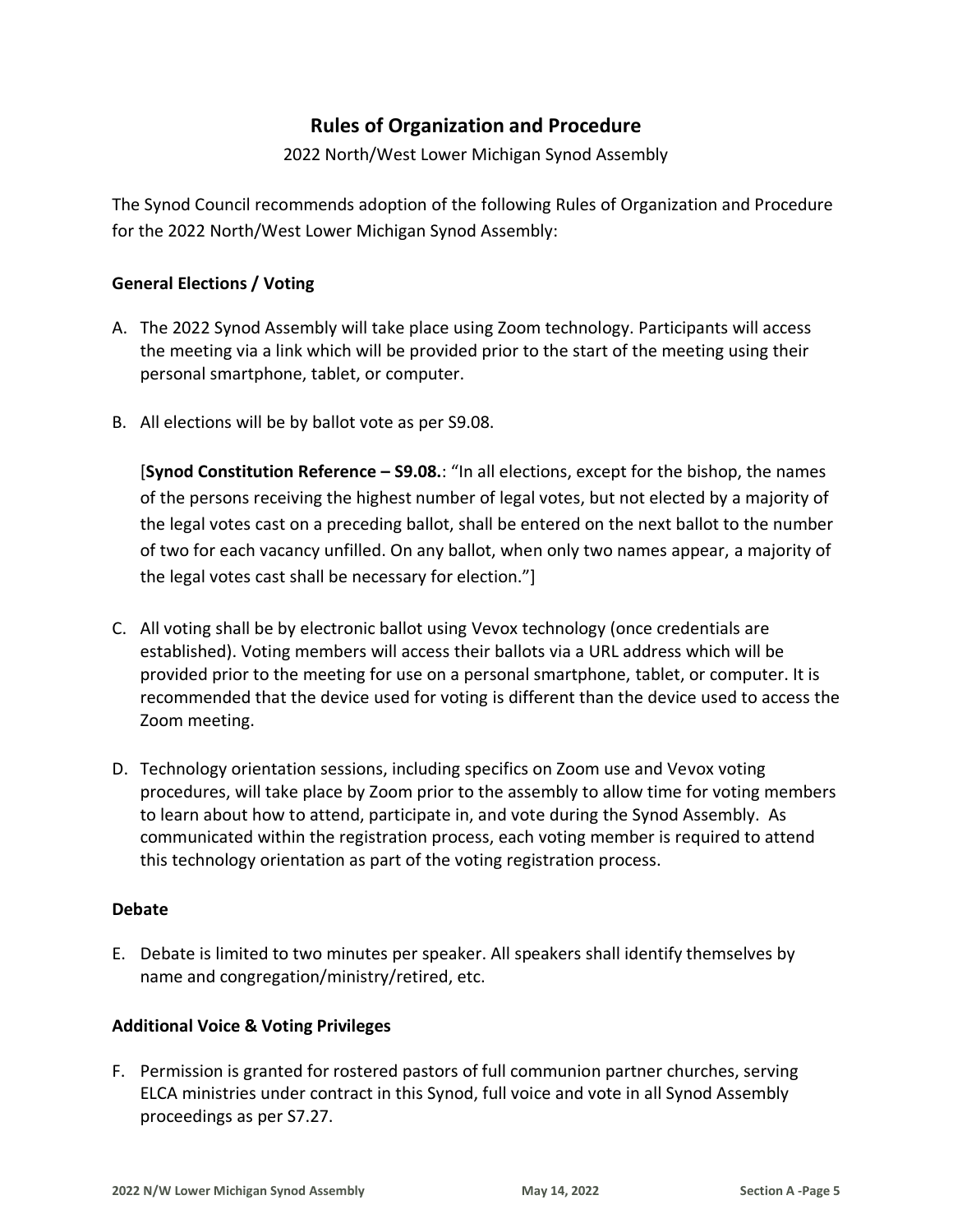[**Synod Constitution Reference – S7.27.:** "This synod may establish processes through the Synod Council to grant a minister of Word and Sacrament from a church body with which a relationship of full communion has been declared and established by the Churchwide Assembly of the Evangelical Lutheran Church in America the privilege of both voice and vote in the Synod Assembly during the period of that minister's service in a congregation of this church."]

G. Permission is granted for up to two lay persons, one male, one female, from our Synodically Authorized Worshipping Community (The Christ Sudanese Congregation, Wyoming) to have full voice and vote in all Synod Assembly proceedings as per S7.26.

[**Synod Constitution Reference – S7.26.:** "This synod may establish processes through the Synod Council that permit representatives of congregations under development and authorized worshiping communities of the synod, which have been authorized under ELCA bylaw 10.02.03., to serve as voting members of the Synod Assembly, consistent with \*S7.21."]

H. Permission is granted for the Synod Attorney to have voice but not vote at the Synod Assembly to support proceedings and to provide clarification as needed relative to the governing documents and policies of the synod as requested by the Synod Assembly Chair, the Synod Bishop or Synod Vice President as per S7.23.

[**Synod Constitution Reference – S7.23.:** "The presiding bishop of the Evangelical Lutheran Church in America and such other official representatives of this church as may be designated from time to time by the Church Council shall have voice but not vote in the meetings of the Synod Assembly. Like privileges shall be accorded to those additional persons whom the Synod Assembly or the Synod Council shall from time to time designate."]

#### **Budget & Resolutions**

- I. Pre-Assembly Discussion Sessions will take place by Zoom prior to the assembly to allow time for review of budget information and proposed resolutions followed by discussion and questions.
- J. As per S11.01.B22, all resolutions for consideration during the Synod Assembly were required to be submitted to the chair of the Resolutions Committee by April 8, 2022 for inclusion in the pre-Assembly packet. There will be no resolutions submitted during the 2022 Synod Assembly.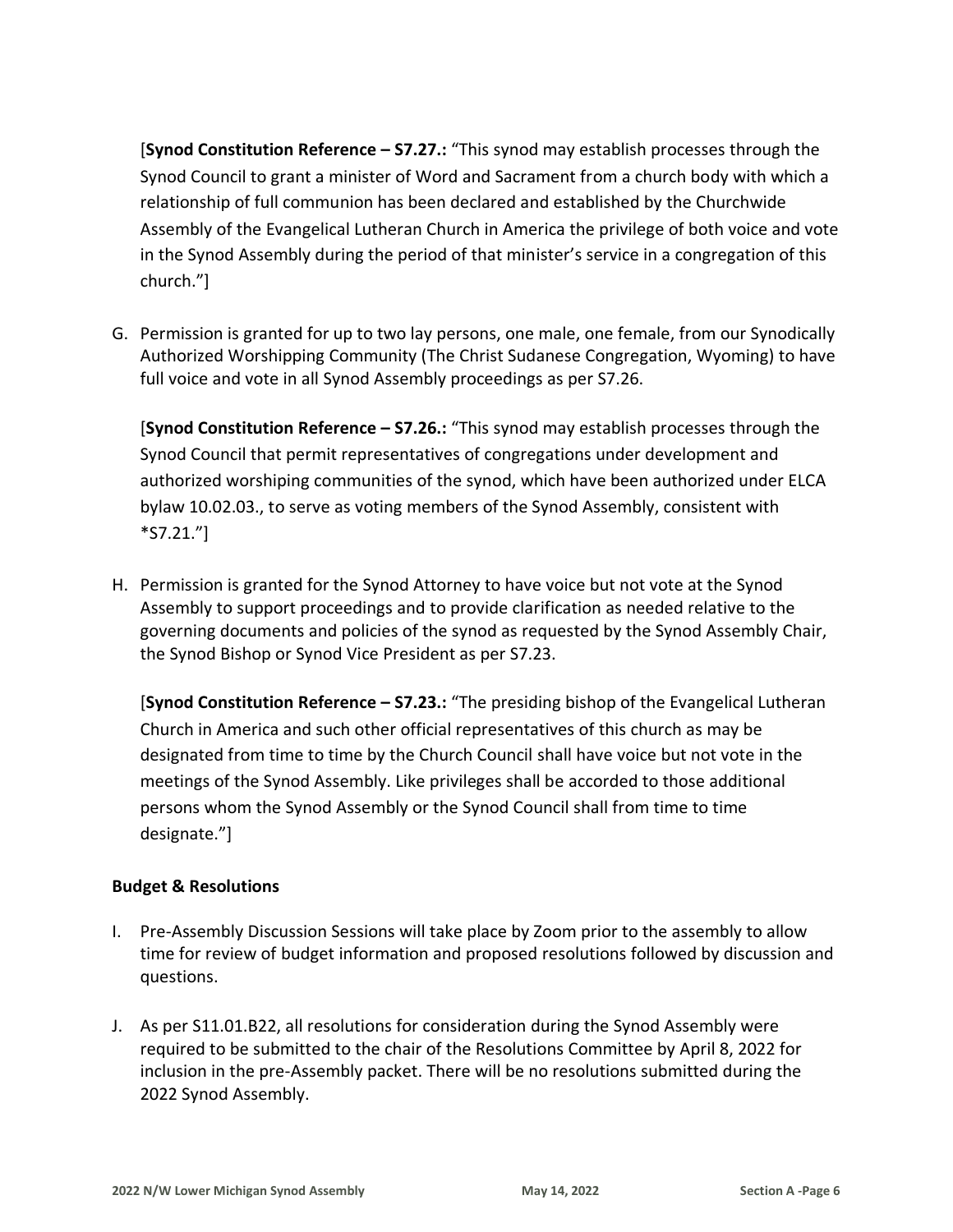[**Synod Constitution Reference - S11.01.B22:** "Due to the assembly restrictions imposed by the COVID-19 pandemic, protocols for the presentation and consideration of resolutions and churchwide memorials presented to the Resolutions Committee for the 2022 Synod Assembly only are:

- 1. All resolutions and churchwide memorials shall be submitted to the chair of the Resolutions Committee by April 8, 2022.
- 2. All resolutions and churchwide memorials shall be included in the pre-Assembly packet. No additional resolutions or churchwide memorials will be considered during the 2022 Synod Assembly.
- 3. Prior to the 2022 Synod Assembly, ZOOM meetings shall be scheduled during which resolutions and churchwide memorials, correctly submitted for consideration by the 2022 Synod Assembly, will be discussed."]
- K. Resolutions submitted in advance of the synod assembly by the stated deadline must be supported by at least 25 Confirmed members of the synod as per S7.33.A19.

[**Synod Constitution Reference – S7.33.A19:** "Resolutions presented to the Reference and Resolution Committee for referral to the Synod Assembly for action shall be supported by at least 25 Confirmed members of the North/West Lower Michigan Synod whose signatures appear on the resolutions as submitted."]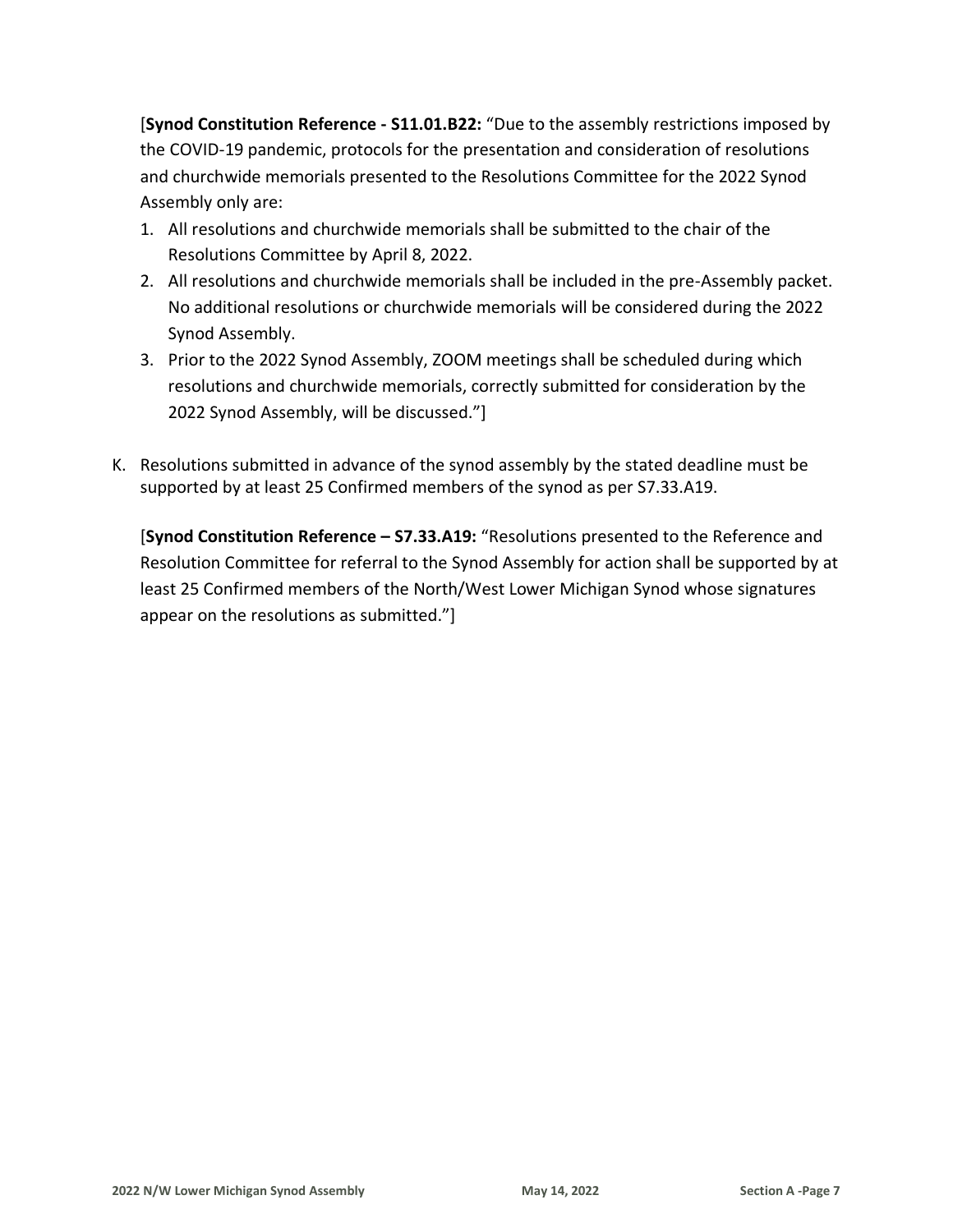## **2022 Synod Assembly Committees**

#### **Synod Assembly Manager**

Ms. Chelsey Satterlee, Director of Communications

#### **Credentials Committee**

Pastor Kjersten Sullivan (Trinity, Battle Creek) Others as assigned

#### **Elections Committee**

Pastor Rachel Laughlin (Prince of Peace, Portage) Others as assigned

#### **Nominations Committee**

Ms. Sandy Schlesinger (Trinity, Midland) Pastor Clay Bates (Peace, Holland) Others as assigned

#### **Reference and Resolutions Committee**

Pastor Betsy Kamphuis (St Paul, Greenville) Others as assigned

#### **Resolutions Committee**

Pastor Justin Walker, Chair Ms. Christine Allen Pastor Betsy Kamphuis (St Paul, Greenville) Ms. Sandy Schlesinger Pastor Dennis Smith (retired)

#### **Synod Assembly Report Booklet**

Pastor Rosanne Anderson, Assistant to the Bishop

#### **Technology Team**

Mr. Rich Weingartner (Faith, Okemos) Others as assigned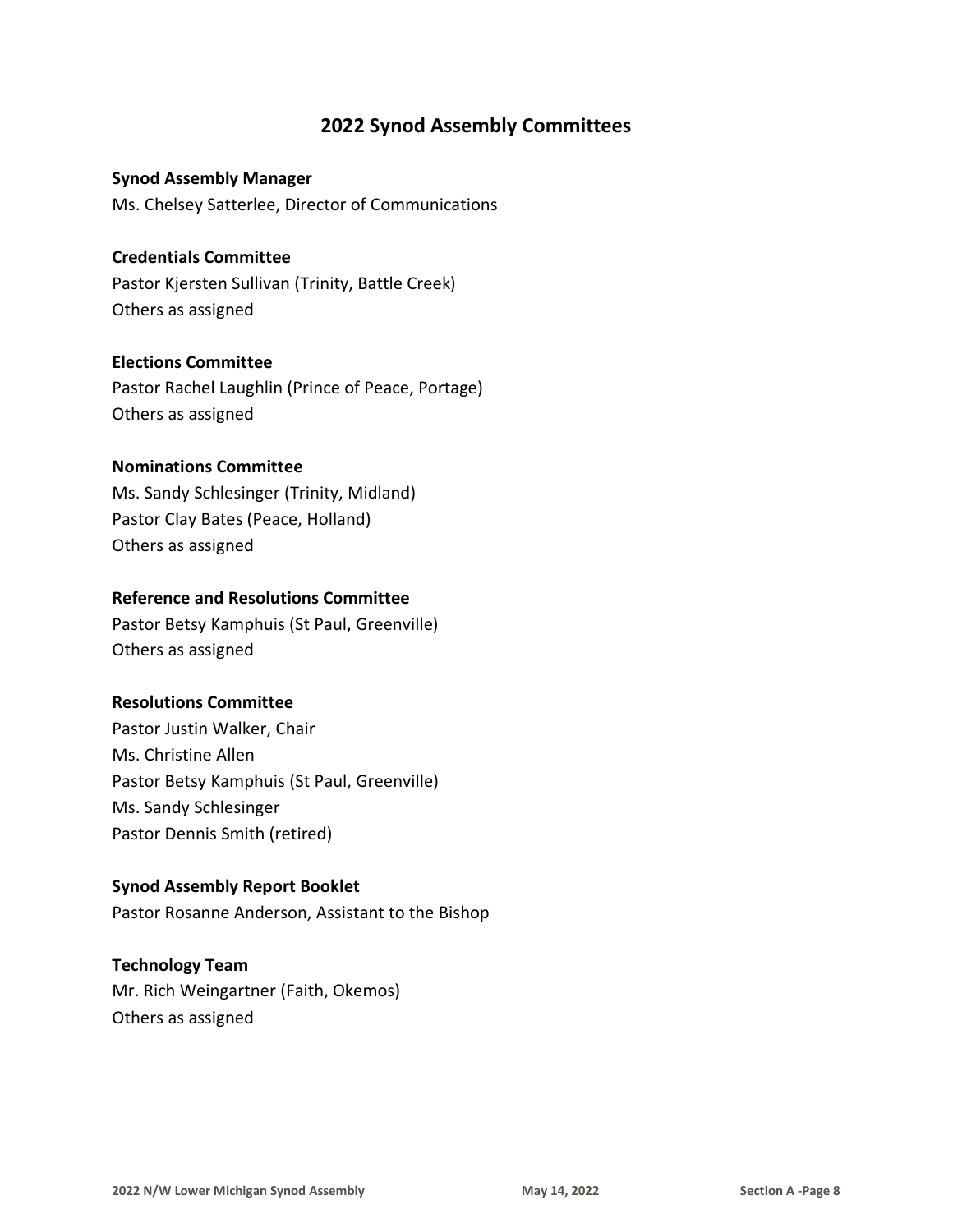

# **North/West Lower Michigan Synod ELCA**

**2022 Synod Assembly Agenda**

**May 14, 2022** 

| <b>PRE-ASSEMBLY MEETINGS AND FORUMS</b> |                                                                                    |  |
|-----------------------------------------|------------------------------------------------------------------------------------|--|
| May 3, 6-8pm                            | <b>Resolutions Discussion Session</b>                                              |  |
| May 4, 6-8pm                            | <b>Budget &amp; Compensation Guidelines Discussion Session</b>                     |  |
| May 10-12, 6-7pm                        | <b>Technology Orientations</b>                                                     |  |
| Date & Time TBD                         | Credentials Committee, Elections Committee, Reference and Resolutions<br>Committee |  |
| May 13, 11-4pm                          | Assembly Rehearsal                                                                 |  |
| SATURDAY, MAY 14, 2022                  |                                                                                    |  |
| 8:00 AM                                 | Technology Help Desks Open                                                         |  |
| 8:00 AM                                 | Zoom Call Opens - Voting Member Check-in                                           |  |
|                                         | Pre-Assembly Show                                                                  |  |
| 9:00 AM                                 | Zoom Call Closes for Credentials Committee                                         |  |
| $9:15$ AM                               | Devotion: Bishop Daniel G. Beaudoin                                                |  |
| 9:30 AM                                 | Welcome and Call to Order                                                          |  |
|                                         | Opening of the Assembly                                                            |  |
|                                         | General Announcements: Pastor David Sprang                                         |  |
|                                         | <b>Orientation to Voting</b>                                                       |  |
| 10:15 AM                                | Credentials Committee Report                                                       |  |
|                                         | Adoption of Assembly Procedures                                                    |  |
|                                         | Adoption of Assembly Agenda                                                        |  |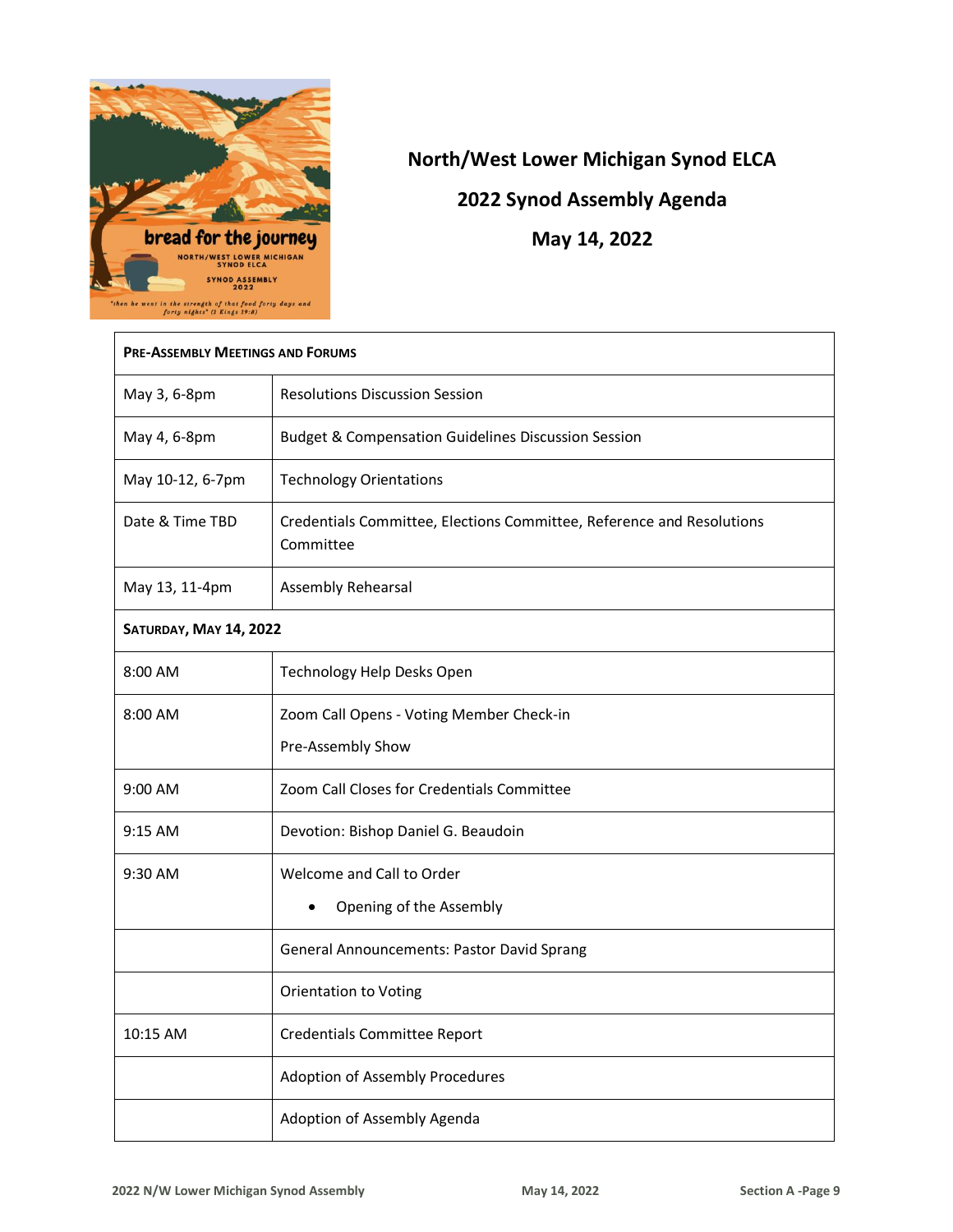|          | <b>Constitution Amendments</b>                                                                                           |
|----------|--------------------------------------------------------------------------------------------------------------------------|
|          | Nominations Committee Report                                                                                             |
| 11:15 AM | <b>Break</b>                                                                                                             |
| 11:30 AM | <b>First Ballot for General Election</b>                                                                                 |
|          | Report of the Bishop                                                                                                     |
|          | Announcements: Pastor David Sprang                                                                                       |
|          | Prayer: Pastor Rosanne Anderson                                                                                          |
| 12:15 PM | Lunch Break                                                                                                              |
| 12:45 PM | Call to Order                                                                                                            |
|          | Second Ballot for General Elections                                                                                      |
|          | Report of the Vice President<br>Presentation of 2023 Compensation Guidelines<br>Adoption of 2023 Compensation Guidelines |
| 1:30 PM  | ELCA Churchwide and Church Council Reports                                                                               |
|          | Report of the Treasurer<br>Presentation of the 2023-24 Budget<br>Adoption of the 2023-24 Budget                          |
| 2:30 PM  | <b>Break</b>                                                                                                             |
| 2:45 PM  | Report of the Reference & Resolution Committee<br>Resolution A: Living Water Ministries                                  |
| 3:45 PM  | <b>Break</b>                                                                                                             |
| 4:00 PM  | Report of the Reference & Resolution Committee<br>Memorial A: Greenhouse Gas Emissions                                   |
|          | <b>Unfinished Business</b><br>Announcements: Pastor David Sprang                                                         |
| 4:20 PM  | Closing of the Assembly                                                                                                  |